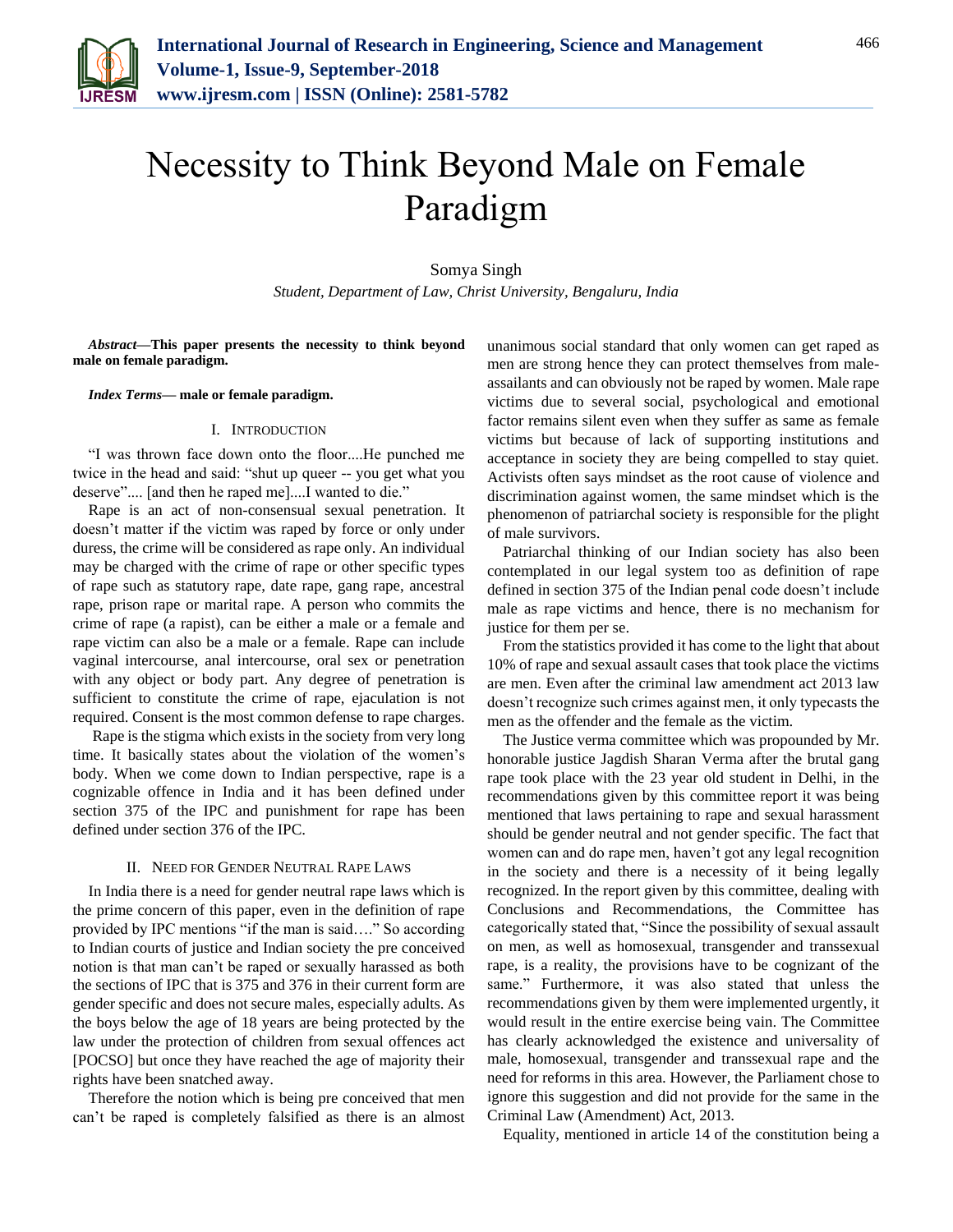

fundamental principle must ensure justice to all and gender specific rape laws are contradictory to article 14 of the constitution.

## III. PUBLIC INTEREST LITIGATION

In the recent PIL filed in The High Court by social activist Sanjiv Kumar challenging the constitutionality of Sections 375 (rape) and 376 (punishment for rape) of the Indian Penal Code as they were not "gender-neutral".

It Protects only females, as Mr. Kumar has sought to replace the IPC Section 375 and 375 with gender-neutral laws claiming the existing law pertaining to rape was gender specific and protects only the female which is other way biased and contradictory to article 14 of the constitution.

"Gender neutrality is a simple recognition of reality, as men sometimes fall victim to the same or at least very similar acts to those suffered by women," the petition said adding that the 172nd report of the Law Commission of India had recommended that the rape law must be gender-neutral.

"Male rape is far too prevalent to be termed as an anomaly or a freak incident. By not having gender-neutral rape laws, we are denying a lot more men justice than is commonly thought."

There has not been any legal course provided as, "It becomes very difficult to accept that there is a single reality in rape; that is, men rape women and men can never be victimized, or if they are, this act has a meaning so different for men that it cannot be labelled as rape per se," the petition added, "recognition of male victimization does not undermine the notion of patriarchy; it merely acknowledges that sexual coercion can also, in a minority of cases, exist in other contexts."

The Supreme Court dismissed the PIL filed for gender neutrality of rape laws, addressing the points as, "These are affirmative provisions for the protection of women and in their favor. We cannot agree with your argument. This appears to us like an imaginative petition. Actually these are valid classification."

The petitioner argued that there shouldn't be any discrimination between crime and criminals as "Crime has no gender and neither should our laws. Women commit crime for the same reasons that men do. The law does not and should not distinguish between criminals and every person who has committed an offence is liable to punishment under the Code,"

But the superior court of justice dismissed the PIL regarding amendment in rape laws in IPC instead of several valid arguments.

However, there must be equal protection to all from sexual assault also related to persons with disabilities, it has been come across several cases of men with disabilities facing sexual abuse, especially those in long-term residential care or in institutional care. Thus it is a "legislative necessity" to ensure protection from sexual assault to all citizens equally.

#### *A. International Scenario*

The Data collected by organizations such as the RAINN

(Rape, Abuse and Incest National Network) and also, several academic initiatives, which have been used to addition the submission which is being opposed to the general notion of unwanted sexual contact among males, irrespective of the sexual orientation of the victim, can cause lasting psychological trauma to the person.

The definition of sexual aggression as "behavior with the intention of making another person engage in sexual activity despite his or her unwillingness to do so"

# *1) South Africa*

A population-based research using a sample of adult men in South Africa revealed that 9.6% of men reported male-on-male sexual violence victimization and 3.0% of them reported rape perpetration; 3.3% had been raped by another man, and 1.2% of them were perpetrators of male-on-male rape. It was also found that homosexual men were over nine times more likely to have been raped and are four times more likely to report the crime as opposed to heterosexual males.

# *2) United Kingdom*

The Ministry of Justice, Home Office, and the Office for National Statistics of the United Kingdom recently revealed in its report that 0.4% of all males in England & Wales had been a victim of at least an attempted sexual offence.11 This roughly rounds up to a figure of 72,000 males. These experiences of sexual abuse include the entire spectrum of sexual offences, ranging from rape and sexual assault to indecent exposure and unwanted touching. Among these, 12,000 related to offences such as rape or sexual assault by penetration. The study also analyzed the prevalence of subjection to sexual assault since the age of sixteen. This showed that 2.7% males had been a victim of at least an attempted sexual offence. Roughly 20% of these males were victims of rape or assault by penetration. The report further indicates that between the years of 2005-2011, there was an aggregate of 1141 cases per year recorded by the Police.

# *3) United States of America*

The situation in the United States is no better. 2.78 million Males in the United States are victims of sexual assault or rape. In 2003, 1 out of every 33 men had experienced at least an attempted sexual abuse. Approximately 25,000 males in the United States were subjected to an aggravated form of sexual abuse or rape in the year 2009. A rate of 4% of homosexuals experiencing forced sex within their intimate relationships was reported by MSM in a study undertaken in the US.

# *B. Case Laws*

In People v. Yates, the reason for the underreporting of male rape was discussed. It was said that "heterosexual male victims may feel that their sexual orientation is called into question and homosexual male victims fear that their sexual preference may be revealed." As with most other sexual crimes, since there is a stigma attached to male same-sex rape, men rarely report the crime and are rarely involved in subsequent prosecution efforts.